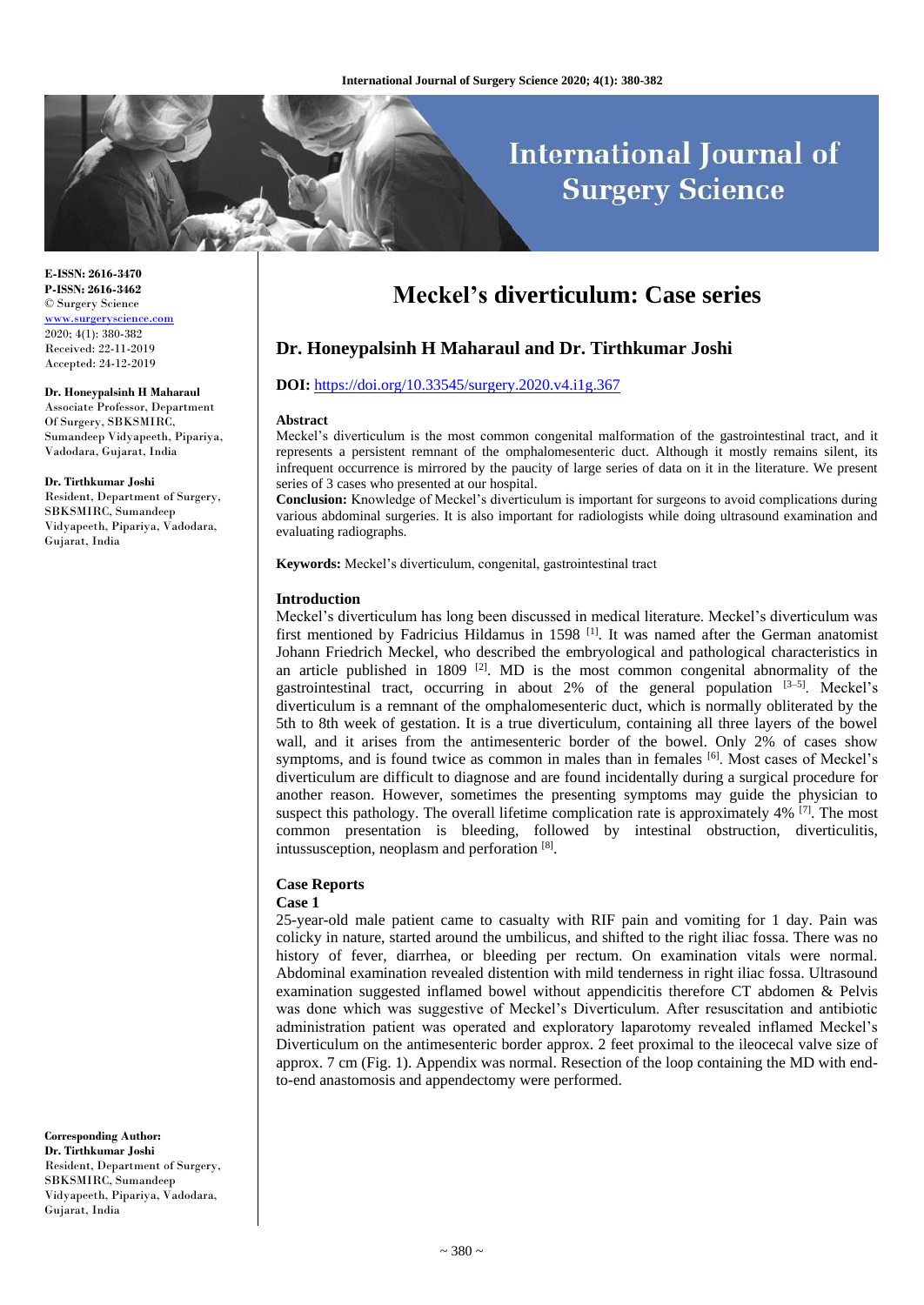

**Fig 1:** Meckel's Diverticulum

### **Case 2**

30-year-old male patient came to casualty with RIF pain and vomiting for 3 day. Pain was colicky in nature, started around the epigastric region then shifted to umbilicus to the right iliac fossa. H/o fever was present with chills. No History of diarrhea, or bleeding per rectum. On examination vitals were normal. Abdominal examination revealed distention with mild tenderness in right iliac fossa. Ultrasound examination was

suggestive of free fluid with inflamed bowel. Patient was operated and exploratory laparotomy revealed inflamed Meckel's Diverticulum on the antimesenteric border approx. 1.5 feet proximal to the ileocecal valve size of approx. 3 cm (Fig. 2). Appendix was normal. Resection of the loop containing the MD with end-to-end anastomosis and appendectomy were performed.



**Fig 2:** Meckel's Diverticulum

# **Case 3**

24-year-old male patient came to casualty with generalized abdominal pain and vomiting for 5 day. Pain was colicky in nature, started around the epigastric region then shifted to umbilicus to the right iliac fossa. H/o fever was present with chills. No History of diarrhea, or bleeding per rectum. On

examination vitals were normal. Abdominal examination revealed distention with mild tenderness in right iliac fossa. Ultrasound examination suggested free fluid. CT Scan suggested inflamed bowel. Patient was operated and exploratory laparotomy revealed inflamed Meckel's Diverticulum on the antimesenteric border approx. 1.5 feet proximal to the ileocecal